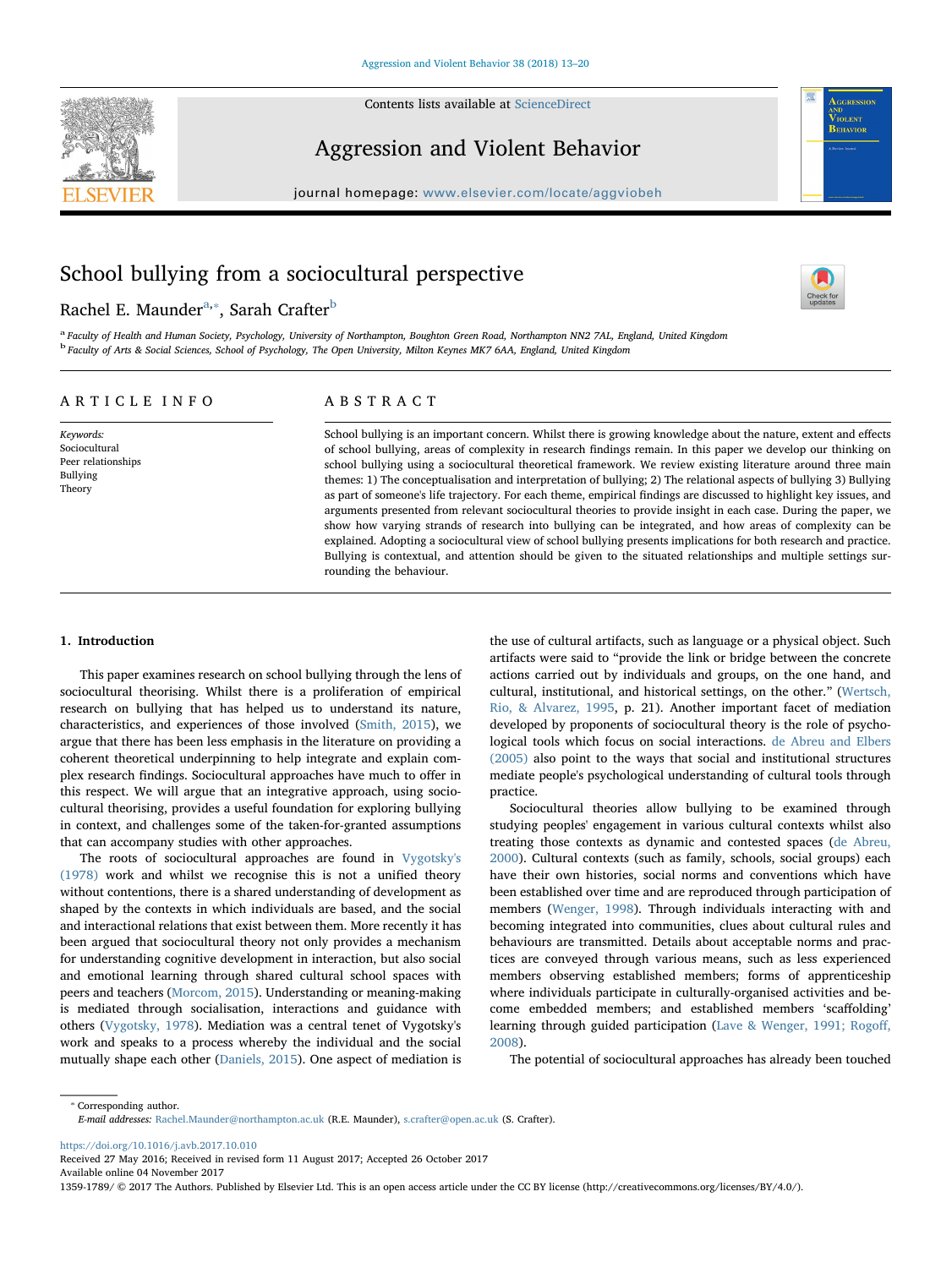on in some bullying literature through a focus on ecological frameworks (e.g. [Espelage, 2014; Monks et al., 2009\)](#page-7-6). Bronfenbrenner's Ecological System (1979) shares common ground with sociocultural theorising, and has received recent interest in the school bullying literature because it accounts for the multiple social and cultural systems in which an individual is situated, and which mutually influence their development. The dialectical relationship between the face-to-face contact of the mircosystem and the broader sociocultural milieu represented by the macrosystem, present a promising site of empirical and theoretical analysis for school bullying. The model emphasises the bi-directional connections between individuals and their environment, meaning that the child both affects and is affected by the settings in which they are situated.

However, the existing reviews of bullying literature using the ecological model (see [Hong & Espelage, 2012; Huang, Hong, & Espelage,](#page-7-7) [2013; Patton, Hong, Williams, & Allen-Meares, 2013](#page-7-7)) tend to focus on the multiple levels that risk and protective factors might operate on, as they contribute to bullying involvement. These papers highlight the value of studying bullying in relation to the social contextual environments that young people are part of, and demonstrate the potential to inform bullying intervention. This is an important theoretical shift which we are keen to build on, but we feel that sociocultural theorising has further potential in this arena. In particular, these papers pay less attention to meaning making, and how thoughts, actions and interpretations are socially mediated. For this reason, the incorporation of sociocultural frameworks which look at how meaning is developed, negotiated, and resolved would be an additional resource to the study of school bullying.

To illustrate our premise, we take three main themes within the research literature on school bullying: (i) the conceptualisation and interpretation of bullying, (ii) the relational aspects of bullying, and (iii) bullying as part of someone's life trajectory. In each case we describe findings from research in the area and illustrate how sociocultural perspectives can assist in understanding these reported findings. To conclude, we will propose some implications for addressing bullying in schools which emerge from this analysis.

### 2. Themes in the literature

#### 2.1. The conceptualisation and interpretation of bullying

Debates about how best to define bullying have been a perennial problem within the field [\(Smith & Monks, 2008\)](#page-7-8). Whilst the widely agreed definition of bullying in the academic literature is that it involves repeated aggressive behaviour directed towards someone with less power, with the intention of causing them harm ([Rigby & Smith,](#page-7-9) [2011\)](#page-7-9), research has highlighted that this definition is not shared, or does not necessarily suit, the complex setting of the school community. For example, [Naylor, Cowie, Cossin, de Bettencourt, and Lemme \(2006\)](#page-7-10) used an open-ended questionnaire to explore how pupils and teachers defined bullying by asking them to respond to the question 'Say what you think bullying is'. The authors applied a categorical analysis to this data which was the basis for statistical analysis. They report quite distinctive meanings associated with bullying when comparing pupils and teachers' conceptualisations. Quite surprisingly, only 9% of pupils included repetition in their definition of bullying compared to 17.8% of the teachers. Only 3.9% of pupils included the bully's intention to cause harm compared to 24.9% of teachers. In comparison to teachers, pupils also tended to limit their definitions of bullying to verbal or physical forms - neglecting indirect behaviours such as social exclusion.

[Maunder, Harrop, and Tattersall \(2010\)](#page-7-11) compared perceptions of bullying behaviours between secondary school pupils, teachers and support staff using a series of rating scales in response to short scenarios describing a range of different bullying and ambiguous behaviours. Teachers and support staff rated behaviours more seriously and defined a broader range of behaviours as bullying than pupils. In contrast,

[Menesini, Fonzi, and Smith \(2002\)](#page-7-12) found that teachers were less likely to label written descriptions of indirect and verbal behaviours as bullying when compared to pupil ratings of stick-figure cartoons depicting the same behaviours. Using a similar methodology, pupils of different ages have also been found to interpret the meaning of bullying in varied ways (Smith, Cowie, Olfasson & Liefooghe, 2002), with younger pupils tending to adopt a broader definition than older pupils ([Smith & Levan,](#page-7-13) [1995\)](#page-7-13). Furthermore, at a wider contextual level, international research has revealed that the English term 'bullying' does not have an exact translation in other languages, and that different meanings are attributed to terms associated with it [\(Smith, Cowie, Olafsson, & Liefooghe,](#page-7-14) [2002; Smith & Monks, 2008](#page-7-14)).

It is not unusual, nor surprising, that academic research and school policy aim to reach a unifying definition of bullying in school. However, the studies discussed above are valuable for showing that definitions are not straightforward and that attention needs to be given to people's interpretations of bullying when planning interventions. It is important to note that some of the work described above adopt a positivistic epistemological approach, either by way of data collection or analysis, involving pre-defined variables (such as the academic definition of bullying, and different types of bullying behaviours) and comparison of differences between pre-defined groups (such as gender, age, pupil/ teacher etc). These methods have enabled us to see that defining bullying is not clear-cut, but do not necessarily allow us to understand what meanings and experiences are attached to definitions and how these ideas intersect with each other and/or the institutional and historical settings. It is here that we suggest sociocultural approaches could allow us to get to the heart of these complexities.

Sociocultural perspectives would suggest that our understandings and interpretations of an experience are sometimes at odds with how we might define something. A key aspect of sociocultural approaches is the focus on the situated nature of behaviour, and how it is socially constituted. Cultural practices, when framed as the everyday actions or activities that people do, are value-laden, linked to representations of morality and deeply tied to our sense of belonging and identity [\(Miller](#page-7-15) [& Goodenow, 1995\)](#page-7-15). Taking this viewpoint, what is classed as bullying is based on an interpretation of the situation in which the activity occurs rather than being an objective phenomenon that translates equally across settings. In support of this, there is a body of work on perceptions of bullying which has sought to look at context. Whilst this research has not explicitly adopted a sociocultural position, the reported findings are aligned with the principles of this approach. For example, in qualitative interviews about managing bullying in schools, teachers have indicated that what is identified as bullying depends on the situation, and that there are organisational factors in the school such as relationships between colleagues, relationships with pupils, and institutional procedures which shape how incidents are dealt with [\(Maunder & Tattersall,](#page-7-16) [2010\)](#page-7-16). There are also contextual factors about incidents that determine whether they are perceived as bullying, and whether or not teachers will intervene. Quantitative survey research utilising bullying scenarios with a series of scale responses to measure teachers' views of the situations found that teachers rated physical and verbal forms of bullying more seriously than socially orientated bullying, and that their judgements about the seriousness of an incident predicted their likelihood to intervene [\(Ellis & Shute, 2007](#page-7-17)). This reflected findings by [Yoon \(2004\)](#page-7-18) where teachers' decisions about intervention in hypothetical bullying scenarios were influenced by their ratings of seriousness of the incident, how empathic they felt towards the child being bullied, and their perceived self-efficacy to deal with the behaviour (measured via a selfefficacy scale). Teacher responses to hypothetical aggressive scenarios with manipulated content also varied depending on information provided about the popularity of the child and their 'typical' behaviour, and the extent to which teachers identified with the class [\(Nesdale &](#page-7-19) [Pickering, 2006\)](#page-7-19). These factors suggest that teachers make subtle contextual judgements when faced with an incident, and deciding how to respond. [Nesdale and Pickering \(2006\)](#page-7-19) use Social Schema Theory ([Fiske](#page-7-20)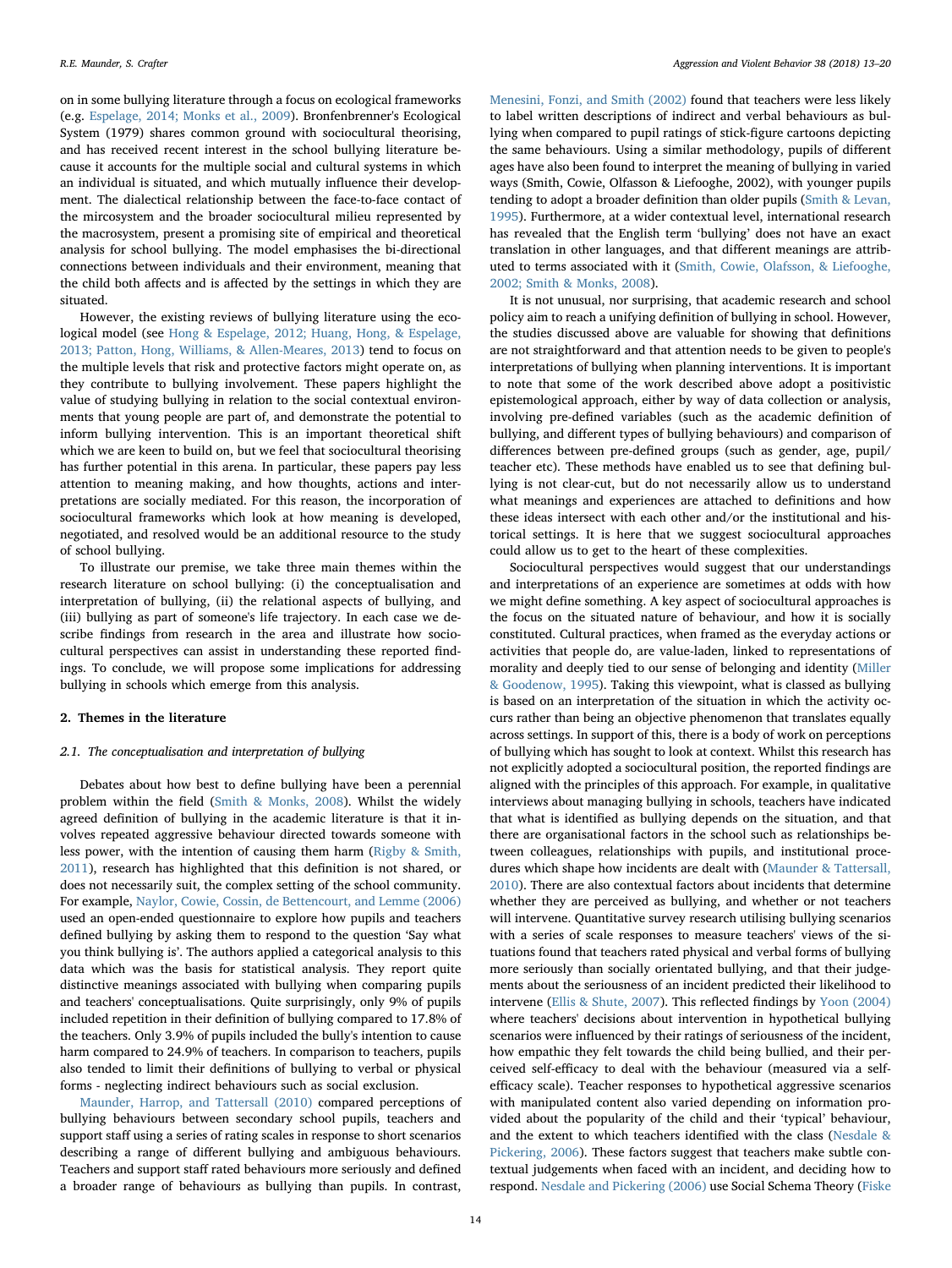[& Taylor, 1991](#page-7-20)) to underpin their study, arguing that teachers have schemas about good and bad children which affect their treatment towards pupils. They also draw on Social Identity Theory [\(Tajfel &](#page-7-21) [Turner, 1979\)](#page-7-21) to suggest that teachers' sense of connection to their class group can lead to bias, favouritism and more negative reactions towards behaviour displayed by members that are seen to go against established group norms. Whilst these theories are useful they downplay or neglect the structural, institutional and historical aspects that would be evidence in say, the 'cultural-historical activity theory' (CHAT) branch of sociocultural theorising. CHAT fundamentally proposes that persons are shaped, but also shape, their social contexts. Moreover, proponents of CHAT would highlight the importance of linking culture, cognition and learning with the historical conditions in which they are taking place ([Roth & Lee, 2007](#page-7-22)).

Research has also shown that the same bullying incident may be interpreted and responded to differently based on the amount of harm caused, and the setting where it occurred. [Gentry and Pickel \(2014\)](#page-7-23) conducted an experimental study whereby adults acting as a disciplinary committee made judgments about bullying cases. Information presented about the incidents was manipulated in order to examine how it would affect responses. Results showed that the same scenario was judged more seriously when it occurred at school compared to university. The same incident was also judged more harshly when the individual being bullied experienced more harm from it ([Gentry &](#page-7-23) [Pickel, 2014\)](#page-7-23). The authors suggested that people have 'bullying schemas' which they use to interpret incidents based on their own conceptualizations of bullying. Alternatively, rather than people having a fixed definition of bullying which is used as a template to evaluate incidents, we suggest that they make meaning from each incident based on their interpretation of the particular circumstances. The turn towards meaning-making has been a central feature of sociocultural theory ([Bruner, 1990; Vygotsky, 1978; Wertsch, 1991](#page-6-3)) wherein individuals are actively producing meanings rather than focusing on specific characteristics of measurement at any given time ([Valsiner,](#page-7-24) [2008\)](#page-7-24). This is supported by the aforementioned research with teachers which revealed their 'on the spot' assessments of bullying situations based on situational factors including the type of behaviour, perceived seriousness, and who is involved (e.g. [Ellis & Shute, 2007; Maunder &](#page-7-17) [Tattersall, 2010; Nesdale & Pickering, 2006; Yoon, 2004\)](#page-7-17).

In addition to whether or not a situation is labelled as bullying and how it is interpreted, research has also shown that there are inconsistencies across groups in the terminology applied. Some of these studies are quite atheoretical in their positioning, and despite adopting methodologies that would be sensitive to the central tenets of sociocultural theory (by enabling the study of context, meanings and change), they do not explicitly state what theoretical framework they use to develop their research or interpret their findings. For example, a paper by [Lee, Smith, and Monks \(2012\)](#page-7-25) point to the problems of applying the English word 'bullying' to other language contexts. In Korean, there are several words to indicate 'bullying-like' phenomena such as 'wang-ta' (severe social exclusion), 'gipdan-ttadolim (collective isolation) or hakkyo-pokryuk (school violence). The authors show how popularity and usage of terms is linked to generational shifts, cultural trends, and different age groups. The authors suggest that terminology follows trends, being more popular at some times than others. They also argue that new terms are created by groups to distinguish behaviours in their culture from those in other groups. For instance, they noted how 10–18 year old Korean pupils had adapted an existing term 'jjin-ta' and put their own meaning on it to reflect the bullying behaviours in their peer group. Linked to this, a review paper examining definitions of bullying by [Smith and Monks \(2008\)](#page-7-8) discussed evidence showing that i) the academic definition of bullying is not necessarily shared by others in the population ii) there are age-related trends in how bullying is understood iii) terms used to describe bullying differ across cultures, and iv) the type of bullying behaviour displayed may vary between cultural groups. They therefore argue that the meaning of bullying is

socially constructed, and has "cultural and temporal variability" (p110). In effect, their work has significant resonances with sociocultural theorising, particularly around language as a culturally and historically mediated artifact/tool.

Teachers, when faced with a potential bullying situation, will interpret it through a dynamic process which could include previous experiences of similar situations, their knowledge of and relationship with the children involved, what they think bullying is, organisational climate in the school and many other factors [\(Maunder & Tattersall,](#page-7-16) [2010; Mishna, Scarcello, Pepler, & Wiener, 2005; Tucker & Maunder,](#page-7-16) [2015\)](#page-7-16). Similarly, children also have complex ways of both defining and responding to the bullying based on multiple considerations including perceptions about the seriousness of the situation, their relationship with those involved, felt emotions, and social hierarchy in the peer group [\(Forsberg, Thornberg, & Samuelsson, 2014\)](#page-7-26). Familiarity with the circumstances, and how much knowledge they have of the history leading up to the situation, also shapes interpretations ([Forsberg et al.,](#page-7-26) [2014\)](#page-7-26). These findings all illustrate the role of context, and how individuals make sense of a given situation. Using a sociocultural lens, we see these research findings as examples of meaning making. Meaning making is complex and embedded within the communities individuals are part of. The process of making meaning occurs between and within individuals – explaining why definitions vary in different contexts.

The role of context, and indeed history, is a fundamental part of looking at a phenomena using sociocultural theorising ([de Abreu,](#page-6-2) [2000\)](#page-6-2). Cultural contexts are evolving, and are reproduced and developed by its members over time. Therefore how bullying is conceptualised by, and manifested within various groups, will shift. Taking a historical view, we can see how conceptualisations of bullying, and discourses around it, have evolved over time. For example, early work on bullying tended to focus on physical and verbal bullying (see [Olweus, 1978\)](#page-7-27) and it was only in the 1990s where indirect and relational forms of bullying were fully recognised ([Smith et al., 2002\)](#page-7-14). The growth of technology has since opened up new typologies of bullying using cyberspace (Law, [Shapka, Hymel, Olson, & Waterhouse, 2012;](#page-7-28) [Williams & Guerra, 2007\)](#page-7-28), and a new label of 'cyberbullying' attached to particular manifestations of bullying behaviours occurring online. This shows how changes at the macro level of the ecological system ([Bronfenbrenner, 1979](#page-6-4)) - such as the introduction of new cultural tools in the form of technological shifts in society - could impact on an individual's experience at school and with their peers through the phenomenon of cyberbullying.

Early conceptions of cyberbullying focussed primarily on use of email and mobile phones but as technology has continued to develop, new forms of cyberbullying are being identified based on the media used or type of action ([Slonje, Smith, & Frisén, 2013](#page-7-29)). Increase in social media use, along with instant messaging and chat rooms have opened up new mediums for bullying. Similarly, discourses have developed new meanings to refer to specific forms of bullying, such as the term 'punking' to refer to male-male verbal and physical violence and humiliation [\(Phillips, 2007](#page-7-30)), 'frape' which relates to somebody's online profile being amended without their permission ([Collins English](#page-6-5) [Dictionary, 2015\)](#page-6-5), trolling (bombarding with insults and threats), flaming (argumentative communication online), and slamming (groups joining in with online harassment) ([Chisholm & Day, 2013](#page-6-6)).

As well as providing new forms of bullying, technology has paved the way for greater blurring of boundaries for the engagement of bullying across settings such as school, home and cyberspaces [\(Whittaker &](#page-7-31) [Kowalski, 2015\)](#page-7-31). At one time the home might have been a protective space from which to escape school bullying, but cyberspace transcends these geographical demarcations. These boundary crossings [\(Akkerman](#page-6-7) [& Bakker, 2011\)](#page-6-7) challenge existing definitions and require a re-conceptualisation of what is meant by bullying. For example, notions of repetition and power imbalance, which are widely accepted as core aspects of a definition of traditional bullying are more challenging to apply to cyberbullying [\(Slonje et al., 2013\)](#page-7-29). A single incident (such as a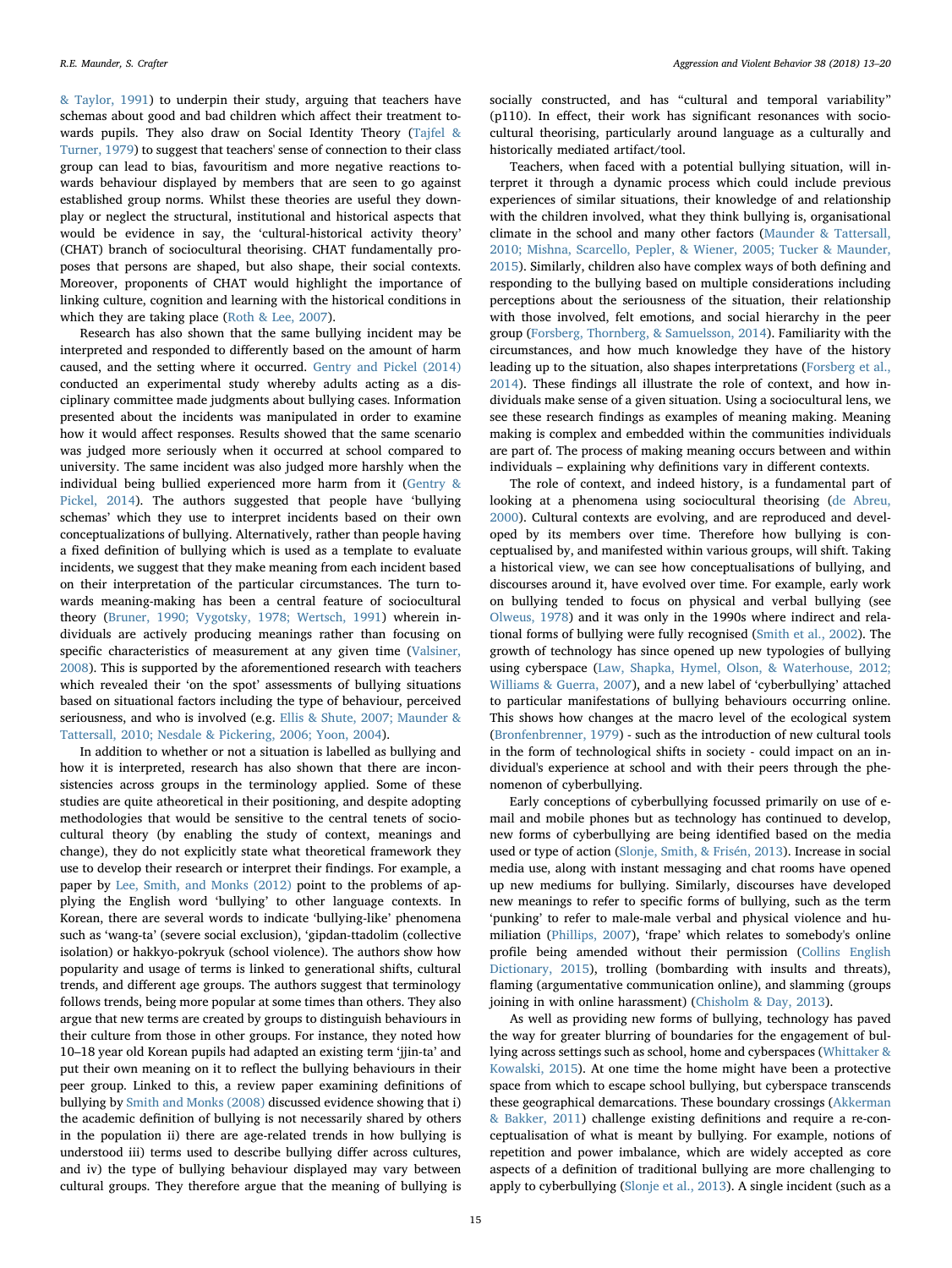picture being uploaded online) can snowball due to others sharing it. It is also more difficult to ascertain origins of power by the perpetrator in cyberbullying. In traditional bullying, physical strength, psychological strength or power in numbers are important determinants – but these are not as easily translated online ([Slonje et al., 2013\)](#page-7-29).

The nature of bullying has therefore not remained static. As society has changed and developed, new forms of bullying have been identified and appropriate labels constructed to describe them. These new trends mean we need different ways of thinking about bullying in light of the changing environment and how this impacts on the individual. The process of meaning making across contexts to which we belong is ongoing and multifaceted. History is important, but much research only captures a moment in time, even when it is methodologically designed to capture complex phenomena. In addition, a challenge faced by methodological approaches akin to a positivistic epistemology is that they require pre-defined variables that may hide or mask some of the complexities that a sociocultural approach can unveil.

#### 2.2. The relational aspects of bullying

There has been recent interest in psychological literature exploring bullying as a group-based phenomenon where bullying behaviours can be explained by peer-group norms around aggressive behaviour (e.g. [Jones, Manstead, & Livingstone, 2009; Nesdale, Durkin, Maass, Kiesner,](#page-7-32) & Griffi[ths, 2008\)](#page-7-32). These studies typically adopt positivistic approaches by attempting to pre-establish what these norms might be and then testing their relational value experimentally (ibid). Other studies have used qualitative interviews and survey-based peer nomination inventories to show that bullying can occur within friendship groups ([Mishna, Wiener, & Pepler, 2008; Wei & Jonson-Reid, 2011\)](#page-7-33) - challenging traditional notions that bully-victim relationships are distinct from friendships. Rather than bullies and victims associating with separate peer groups, with contact between them mainly involving the bullying behaviour itself ([Wei & Jonson-Reid, 2011\)](#page-7-34), research suggests that bullying is part of a continuum of interpersonal relationships that exist within the peer group where individuals may assume different roles at different times.

In support of this, research studying children's behaviour during incidents illustrate that bullying is a situated, collective behaviour involving the peer group as a whole. Bullying involves more individuals than the child being bullied and the bully, particularly because the majority of incidents occur in social situations in front of witnesses. Seminal work by [Salmivalli, Lagerspetz, Björkqvist, Österman, and](#page-7-35) [Kaukiainen \(1996\)](#page-7-35) identified four 'participant roles' which are occupied by bystanders in the bullying process. 'Assistants' join the bullies and engage in bullying behaviour (such as 'ganging up'); 'Reinforcers' encourage the bully by watching, laughing, and providing positive feedback; 'Outsiders' move away from situations and withdraw, whereas 'Defenders' actively intervene to try and support the child being bullied. [Salmivalli et al.'s \(1996\)](#page-7-35) early work on participant roles positioned bullying as collective social action. The focus on the wider peer group shifted attention away from the bully-victim dyad and recognised that bullying was far more complex.

The concept of participant roles has been previously interpreted using a social learning perspective, and also desensitization, whereby exposure to negative behaviours over time result in a disinhibiting effect and potential for modelling the behaviours in the peer group ([O'Connell, Pepler, & Craig, 1999](#page-7-36)). A sociocultural position would suggest greater fluidity within and between these roles dependent on the situation. For example, an individual might flow between 'reinforcer' and 'defender' depending on context. The importance of context was acknowledged by [Salmivalli et al. \(1996\)](#page-7-35) whereby the particular role children assumed would be determined by a range of factors. However, the common approach taken to study participant roles is for children to complete a self-report and/or peer nomination inventory with descriptions of different behaviours in bullying situations.

Individuals are assigned to a particular role based on their score for the different behavioural descriptions in comparison to others, which assumes that the children involved have a relatively stable role in the peer group. Research into the participant roles that children adopt has shown 'moderate' stability in roles over time, indicating that although there is some consistency, there is also movement between roles ([Salmivalli, Lappalainen, & Lagerspetz, 1998](#page-7-37)). In addition, it has been shown that children can assume multiple roles at the same time, illustrated through them obtaining similar or equal scores on the different participant role categories measured by self-report ([Salmivalli et al.,](#page-7-37) [1998\)](#page-7-37). This means there can be flexibility in how they are assigned to particular roles [\(Sutton & Smith, 1999\)](#page-7-38).

The aforementioned studies, and much of subsequent participant role research which adopt a positivistic epistemology, often address this issue by developing tools of assessment, scoring procedures and statistical approaches to ascertain how best to ascertain individual roles. This is indeed necessary in order to facilitate robust measurement of variables and between-group comparisons. However, a sociocultural position would suggest that measuring participant roles in this way could risk losing the sense of dialogicality between peers in bullying situations. The point we wish to emphasise here is that the underlining epistemology of a study leads the research in a particular direction and shapes where attention is given. There can therefore be a benefit for introducing an alternative lens in order to highlight different aspects and open up new lines of enquiry. The findings suggest that children's behaviour in bullying incidents may fluctuate depending on the situation, and sociocultural approaches recognise there is always a temporal dimension to our actions [\(Cole, 1995; Hendry & Kloep, 2002; O'Toole &](#page-6-8) [de Abreu, 2005\)](#page-6-8) From this perspective, social relationships are transactional and dialogical, and our interest is on the shifts that might occur in the relationships between people rather than remaining static.

[Forsberg et al. \(2014\)](#page-7-26) examined motives behind bystander behaviour and why children might choose to intervene or not in bullying incidents that they witness. Whilst they did not explicitly position their work in terms of sociocultural theory, their focus, approach and findings are aligned to this perspective. They adopted a qualitative semistructured interview approach using grounded theory to enable them to understand how young people make meaning in bullying situations. A range of considerations were reported, including their relationship to the child being bullied, who was involved, perceived responsibility, feelings of empathy or distressing emotions, and how serious the incident was judged to be. Children were making complex decisions about if and how to respond based on an array of personal and situational factors. The participant role that group members adopt therefore is part of the interaction between their individual characteristics (such as emotions, attitudes and motivations) and environmental factors ([Salmivalli, 2009\)](#page-7-39), resonating strongly with the Ecological System approach ([Bronfenbrenner, 1979\)](#page-6-4).

In a peer group community, there are common values and understandings, and shared cultural practices (Rogoff[, 2003; Wenger, 1998](#page-7-40)). Relationships within communities are complex and participants will each have different roles and responsibilities (Rogoff[, 2003](#page-7-40)). Relations can be supportive, or conflictual, and may have agreed processes for resolving disagreements. There is a sense of organization and shared routines, and also scope for adaption and negotiation. Viewing the peer group in this manner can therefore help to explain the existence of participant roles in bullying situations, and bullying between friends, because they represent existing practices operating within the group as a whole (such as norms around non-intervention; or norms around collective negative action towards others). Furthermore, the practices individuals participate in and do not engage in form their sense of identity about who they are and who they are not ([Wenger, 1998](#page-7-4)). Engaging in the practice of bullying and playing a particular role in the peer group serves to establish identity through membership of a particular group. Children are powerfully influenced by their peers and may engage in bullying as a way of establishing allegiance to their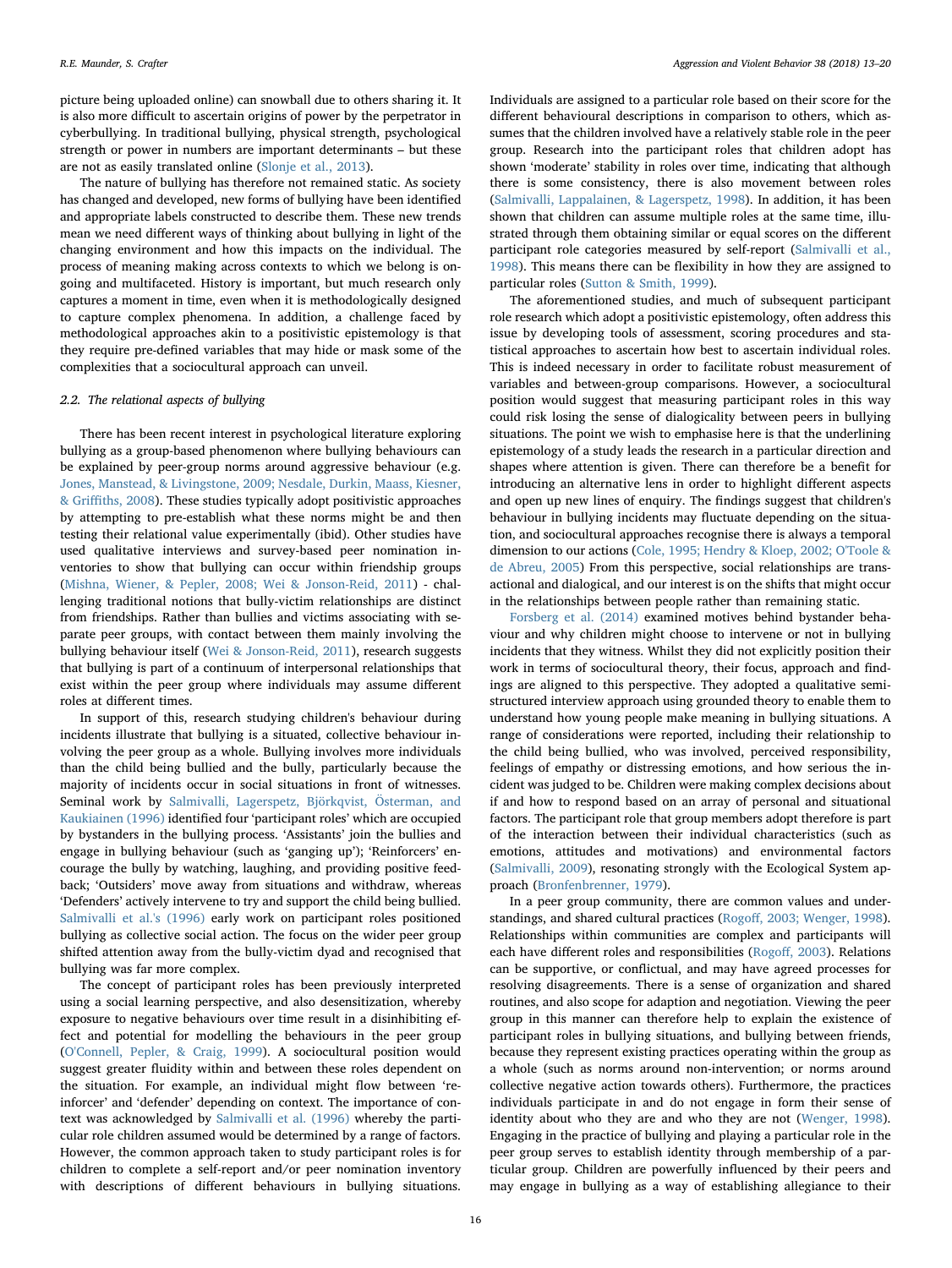group, or because of peer pressure from fellow group members who are more powerful ([Rigby, 2004\)](#page-7-41). For example, experiments involving children being assigned as members of a group where particular group norms (such as out-group like or dislike, being kind or unkind to others) are manipulated have shown how altering in-group norms affects children's bullying intentions and responses (e.g. [Jones et al., 2009;](#page-7-32) [Nesdale et al., 2008\)](#page-7-32). Such findings have typically been explained using mainstream social psychological theories such as Social Identity Theory ([Tajfel & Turner, 1979](#page-7-21)) and Social Identity Development Theory ([Nesdale, 2004\)](#page-7-42) which examine membership, identification, and conformity within groups. Exploring results in this way sheds light on the powerful influence of groups, and encourages reflection on the role of the peers in bullying incidents and responses. The important role of context is less prominent in such theories though, and we suggest that drawing on additional approaches, such as sociocultural perspectives, can add further insight and open up new possibilities for exploration. For example, research by [Morcom \(2015\)](#page-7-2) uses a sociocultural framework to scaffold pupils' social and emotional learning about bullying within the peer group through 'shared affective spaces'. She chose a range of methods including interviews, observations, and reflective logs. Classroom discussions and activities were used to build collective peer knowledge about consequences of their words and actions, promote prosocial behaviour and facilitate the development of positive relationships. Carried out over the course of a school year, the work involved active social participation of peers, the development of shared knowledge and established new traditions and practices within the class group. In this way, the focus was on actions, participation and shared responsibility within the group - providing a subtle change of emphasis from group norms and allowing particular classroom and peer group contexts to be considered.

Sociocultural perspectives may be used to explore how the peer group learns and negotiates their own norms, practices and rituals ([Wenger, 1998](#page-7-4)). New members will learn established patterns of interacting, and what characteristics are highly valued. Participating in the community will involve learning the practices in order to facilitate and reinforce a sense of belonging. Therefore, bullying will be more common in peer groups where aggression, dominance and negative forms of interaction are normalised. For example, [Hamarus and](#page-7-43) [Kaikkonen's \(2008\)](#page-7-43) qualitative analysis of pupils' bullying accounts revealed how bullying had ritualistic elements that strengthened peer group belonging. It also served to establish and recreate culturally valued ideas and characteristics by targeting individuals who were identified as 'different' to the peer group. The authors argue that bullying has a cultural dimension to it, shaped through established group norms which serve to 'other' those who are not seen to belong.

In a similar way, non-participation (such as not joining in with a bullying situation, or not intervening in a particular incident) also contributes to identity by signalling non-membership of a group (either through active choice or exclusion); or a trajectory of participation within a community (either through peripherality or marginality) ([Wenger, 1998](#page-7-4)). Within sociocultural theoretical work, others have described similar phenomena as 'self-imposed' withdrawal where a child is present but absents themselves from engaging in the practices of the context [\(de Abreu & Hale, 2009; Hedegaard, 2005\)](#page-6-9). For example, a child witnessing a bullying incident but not participating could signify they do not belong to that particular group, so their non-participation establishes boundaries between different peer group communities. Or, it could be because they do not have a strong enough position within that group (i.e. they assume a marginal position), or they are a newer member who is slowly becoming integrated (.i.e. they assume a peripheral position). Indeed, [Forsberg et al.](#page-7-26)'s (2014) study into bystander behaviour reported that relative status in the peer group was one of the factors influencing decisions to intervene.

In order to address multiple roles operating in bullying situations, interventions have been proposed which serve to increase pupil's individual responsibility in their response to bullying incidents they may

witness, and help peers to "withstand the dynamics of the peer group" ([O'Connell et al., 1999](#page-7-36), p450). This assumes that individuals have agency to separate themselves from the dynamics of the group they are part of. However, Rogoff [\(2003\)](#page-7-40) describes people and cultural communities as "mutually creating each other" (p37), meaning that rather than seeing individuals as separate to, yet influenced by, their cultural surroundings, both are mutually entwined and interdependent. The essence of having a shared enterprise (in this case, responses to bullying) brings the community together, but also presents an opportunity for members to negotiate ways of being. Therefore in order to promote positive responses to bullying and support for children involved, the key would be to challenge the practices of the peer group as a whole and encourage a collective re-appraisal of group norms. An intervention such as the established KiVa program is a good example of how this can be manifested in practice. KiVa treats bullying as a group problem, and raises pupils' awareness of their collective responsibility to addressing it through promoting group defender behaviour and developing change strategies for supporting children who are bullied ([Salmivalli, Kärnä, &](#page-7-44) [Poskiparta, 2011\)](#page-7-44). Whilst this approach is not explicitly sociocultural in nature, it makes important headway in addressing the role of the peer group in bullying. It is our premise however that there may be further potential in this area with an increased focus on context, meaning, cultural practices, community participation and situated relationships.

## 2.3. Bullying as part of someone's life trajectory

Research on children involved in bullying reports evidence suggesting that certain children are more likely to engage in bullying behaviours, or experience being victimized. In other words, characteristics of a child make it more likely that bullying will form part of their life course. This largely comes from approaches focusing on establishing a range of characteristics and outcome measures, with the underlying assumption of stability of traits that remain an integral part of the self over long periods of time. For example, research using 'personality traits' perspectives have noted links between certain traits and participant roles that children adopt in bullying situations. Using a measure of the Big Five personality model, [Tani, Greenman, Schneider, and](#page-7-45) [Fregoso \(2003\)](#page-7-45) reported that children classified as bullies scored higher on extraversion but lower on agreeableness, defenders scored highest on agreeableness, whereas children who were bullied scored highest on emotional instability. There are also reported links with emotional intelligence, with adolescents who bully others scoring lower on the ability to understand the emotions of others ([Lomas, Stough, Hansen, &](#page-7-46) [Downey, 2012](#page-7-46)). Children who get bullied have been rated by peers, teachers and themselves as having social skills problems, particularly in areas such as appearing weak, looking unhappy, and giving in easily thereby creating the impression of being an 'easy target' which may attract bullying behaviour [\(Fox & Boulton, 2005](#page-7-47)).

One problem with a trait approach is that research tends to focus on either 'risk factors,' which may increase children's susceptibility to bullying or 'protective factors,' which may protect children from bullying involvement (e.g. [Boel-Studt & Renner, 2013; Tto](#page-6-10)fi & Farrington, [2012\)](#page-6-10). Whilst this recognises that there are environmental factors that interact to determine whether these vulnerabilities or protective factors are put into practice, it does not consider the dialogicality of identity positions that may be played out by children in any given situation ([Bakhtin, 1973; Hermans, 2001](#page-6-11)). Sociocultural perspectives would talk about identity positioning rather than personal characteristics because the framework supposes that people show changeable identity positions across different contexts and over time. This notion could also be described as a 'nexus of multimembership' ([Wenger, 1998,](#page-7-4) p158) to signify how identities in one context do not necessarily cease to exist in another but speak to each other in an ongoing dialogue. However, our engagement in different practices might alter how the context influences our identity positioning.

We suggest that a sociocultural perspective enables an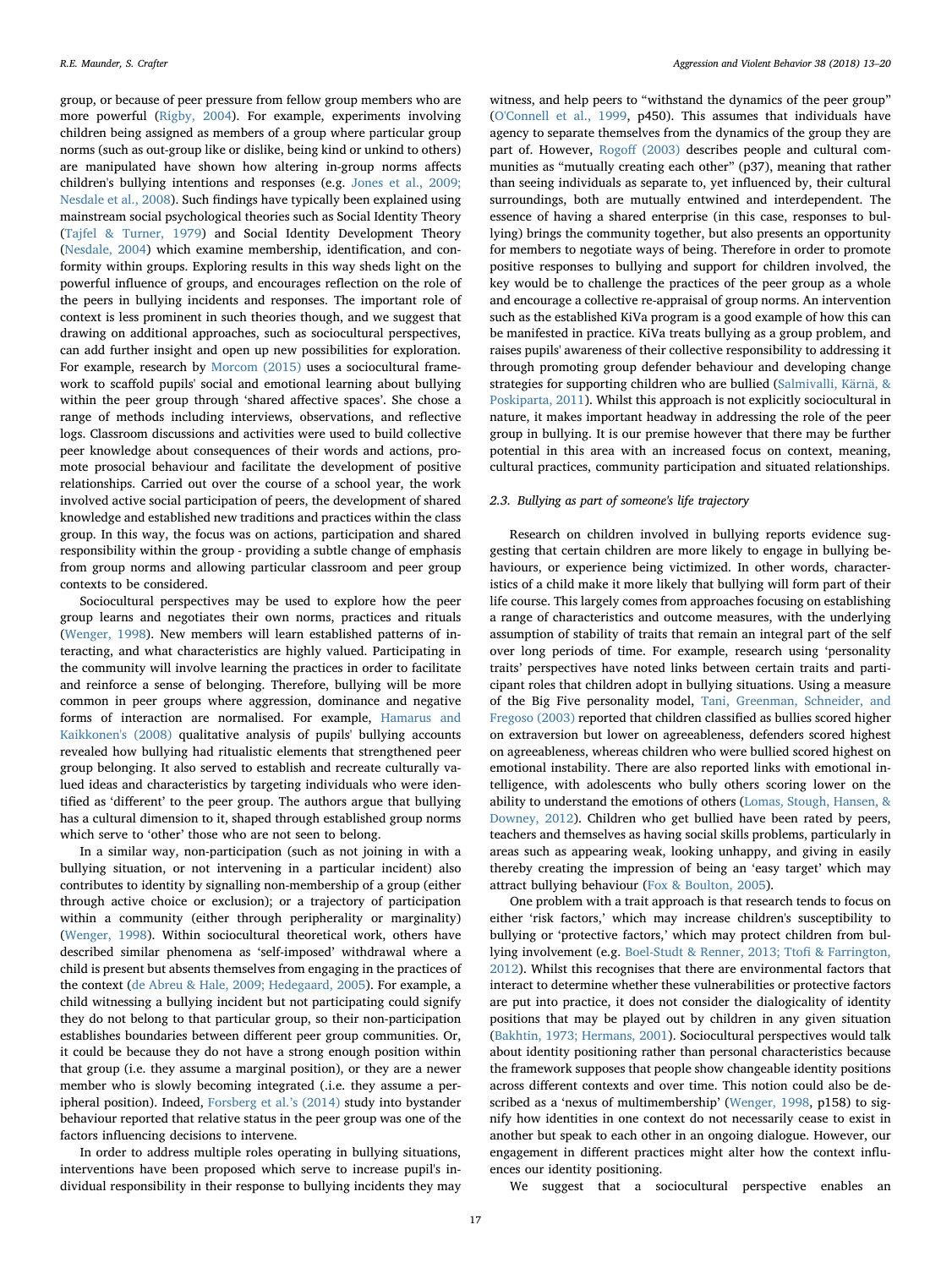understanding of bullying as a boundary crossing activity. For example, there is a body of work that shows a link between bullying in school and children's relationships with key figures such as mothers (in terms of responsiveness and over-protectiveness) [\(Georgiou, 2008](#page-7-48)), the level of father involvement in the family [\(Flouri & Buchanan, 2003\)](#page-7-49) and family cultures where there has been discord, harsh discipline, violence, and abuse [\(Duong, Schwartz, Chang, Kelly, & Tom, 2009; Olweus, 1993;](#page-6-12) [Stevens, De Bourdeaudhij, & Van Oost, 2002](#page-6-12)). The majority of this research employed survey designs within a positivist framework to analyse relationships between variables and develop statistical models based on predictor variables and outcomes. This work has provided some really useful evidence to understand how aspects of relationships might link to behaviours in other contexts, and has identified important areas of potential vulnerability to bullying involvement. What is less clear from this approach however, is how individuals make meanings from the situations they are in, what meanings they might take from the relationships they have with others, and how they make sense of their experiences and negotiate links between settings. We might propose from the above findings that children living in families where certain forms of interaction and aggressive behaviours are commonplace and normalised, learn these relational styles through their belonging in family life, and play them out in other settings such as school. Adopting a sociocultural position would enable exploration of these processes and relationships as they mediate each other.

There is evidence in the bullying literature to suggest that through participating in a peer group community, a child learns certain mechanisms of interaction; and forms expectations about how to behave and how others will respond to them. They become who they are through playing out familiar and established patterns in their community, which makes them view and interpret the world in particular ways. For example, secondary school students who experienced bullying by their peers have talked about 'double victimization' whereby their victim role is constantly reconfirmed both through the treatment of their peers (external victimization) and the internalisation of a victim image by the individual (internal victimization) ([Thornberg, Halldin,](#page-7-50) [Balmsjö, & Peterson, 2013](#page-7-50)). In this qualitative grounded theory interview study, students explained how they assumed a victim identity and acted accordingly through changes in their behaviour including selfdoubt, distrusting others, and self-blaming. Some became resigned to their role, and began to expect it [\(Thornberg et al., 2013\)](#page-7-50). The authors used social interactionist theories looking at stigma and labelling to underpin their work, but we also see opportunities for sociocultural theorising, which has long been interested in culturally-mediated practices of the past, present and future [\(O'Toole & de Abreu, 2005;](#page-7-51) [Valsiner, 2008](#page-7-51)). From this perspective, people draw on the past, intentionally and unintentionally, to inform their current and future practices [\(O'Toole & de Abreu, 2005](#page-7-51)). Children who have been bullied or bullied others have been exposed to and learnt particular forms of interacting with others, and this internalisation of knowledge and meanings from past experiences could be used to mediate new encounters. Firstly, this might explain how and why someone's bullying experiences in one context (such as at school) can be reproduced in another (such as a different school – Schäfer, Korn, Brodbeck, Wolke & Schulz, 2005; or the workplace – [Smith, Singer, Hoel, & Cooper, 2003](#page-7-52)). Secondly, this helps us to understand how and why the effects of bullying on psychological and behavioural processes can be longstanding for an individual.

Bullying can be prolonged and may leave a 'mark' on the individual, and shapes their future trajectories both in terms of their self-perceptions and ways of relating to others. For children who are bullied at school, there is an increased risk for experiencing bullying in later life ([Smith et al., 2003; Widom, Czaja, & Dutton, 2008\)](#page-7-52). As such, their 'victim role' is reproduced in future settings they participate in. Participation in bullying can be viewed as a 'developmental entity' [\(Beach,](#page-6-13) [1999,](#page-6-13) p124) which has significance for ongoing developmental trajectories. The importance of various activities for subsequent development

varies – some can be more significant than others at various times. This depends on when events happen in the person's history, and the characteristics of a society that determine typical sequences of activities, and their relative importance [\(Beach, 1995; Wenger, 1998\)](#page-6-14). Bullying has historical significance as a societal activity in terms of the attention it gets in media and literature; policy in schools and popular discourse. Recognising this can help us to understand the ways in which this can influence individuals. If someone is bullied at a significant period in their development, the experience may be particularly profound for them and shape their identities in the longer term.

There is increasing interest in the literature about victim resilience, and understanding how and why some children seem to be able to cope better and experience fewer effects than others. Research by [Sapouna](#page-7-53) [and Wolke \(2013\)](#page-7-53) found that qualities such as high self-esteem, and positive relationships with parents and siblings were associated with fewer negative outcomes following bullying. Sociocultural theory might be more inclined to look at the different social and cultural resources people draw on to help them manage (or not) the situation ([Crafter &](#page-6-15) [Maunder, 2012; Hendry & Kloep, 2002\)](#page-6-15). So, someone who assumes a particular 'victim' or 'bully' status at certain points will not necessarily remain so (see evidence from [Wolke, Woods, & Samara, 2009](#page-7-54)). People can move in and out of identity positions as bullies or victims, and it is not a simple dyadic relationship. Identities are constantly re-negotiated, which may lead to previous identities being reproduced in new settings, but also allows for re-creations to take place along the way. If we view bullying through this lens it opens up the possibility that the 'bully' or 'victim' identity assumed by an individual at a particular time can change, and does not have to inevitably lead to long term effects. In other words, not all children experiencing bullying will go on to be bullied again in the future, and may not all be affected negatively by it in the future.

## 3. Implications and conclusions

We have illustrated that a range of empirical research into school bullying can be interpreted using a sociocultural framework. This approach is beneficial because it recognises, and helps to explain, the complexity of bullying in schools. We have argued that bullying is contextual, mediated by situated relationships between individuals in social contexts that have their own norms and practices. The multiple settings and groups in which individuals interact mutually creates their behaviour, attitudes, social relationships and identities. Therefore it is understandable that bullying is interpreted differently; changes as society shifts; occurs in some groups more than others; and is experienced and responded to differently by individuals.

A key implication for work on school bullying is that sociocultural perspectives force us to move our attention away from the individual bully-victim dyad, and focus more on the contextual, historical and institutional influences that surround the behaviour. Part of this involves assigning greater responsibility to others with whom children interact, and challenging community–based norms which may normalise certain forms of aggressive behaviours or interactive styles. As [Monks et al. \(2009\)](#page-7-55) argue, "bullying rarely takes place between two individuals in isolation" (p154), and the behaviour and attitudes of other members of the community contribute to its existence and continuation ([Wenger, 1998\)](#page-7-4). Adopting a sociocultural interpretive framework encourages us to recognise the different spheres of influence operating on individuals, and reinforces the importance of tackling bullying at all levels of the system [\(Bronfenbrenner, 1979](#page-6-4)). We need to move from relying heavily on individualised, blame-based or punitive approaches for addressing bullying, and consider the contextual factors operating around individuals which result in particular patterns of behaviour. This means shifting attention away from seeking to isolate particular variables that may lead someone to engage in bullying or be bullied, and instead recognising the constellation of wider influences that interact together to create bullying in a particular situation ([Patton](#page-7-56)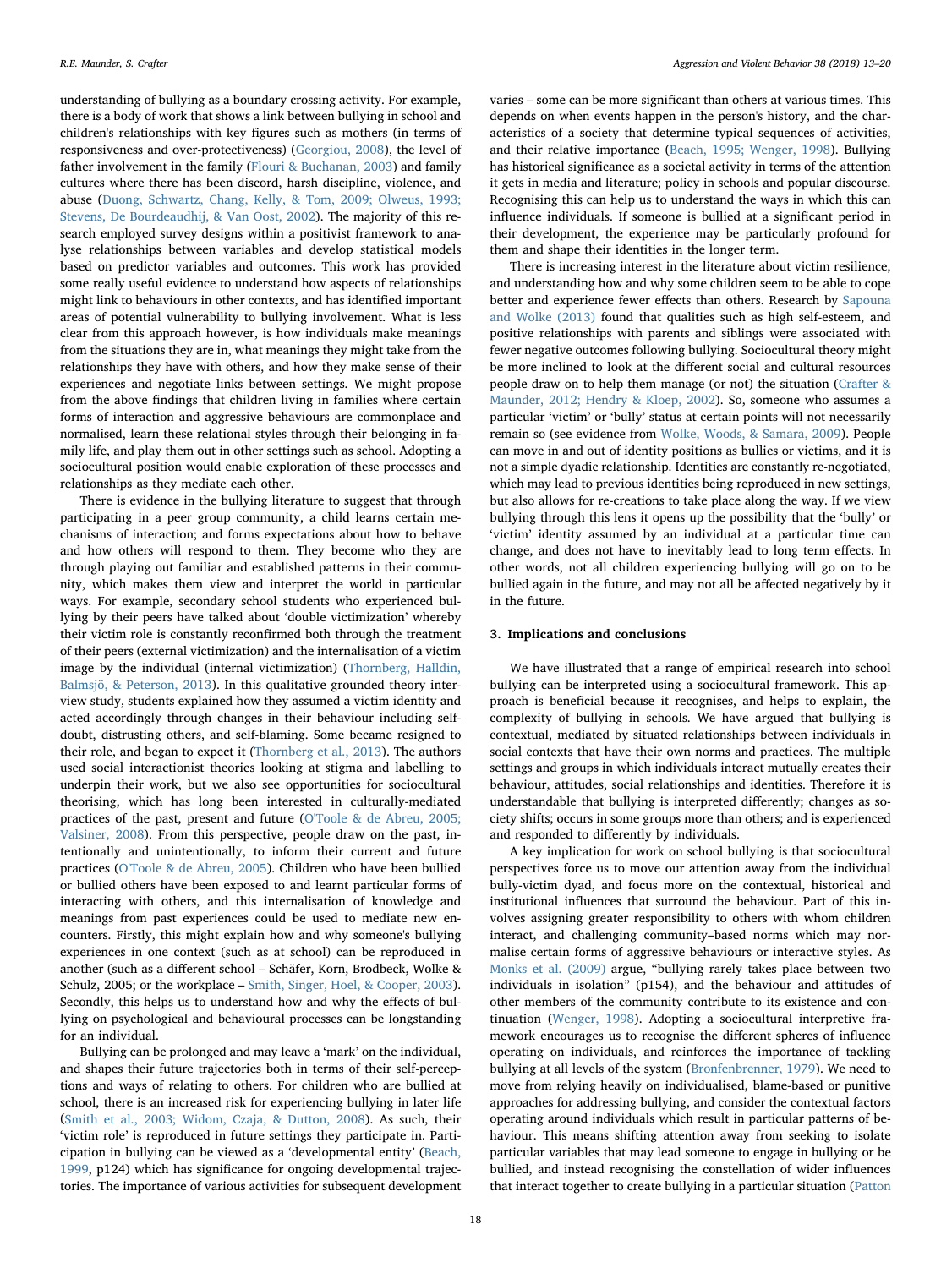[et al., 2013](#page-7-56)). We need to understand what triggers might be important for initiating particular patterns of behaviour, interactions or responses in specific circumstances, and what conditions might inhibit such practices. We also need to study the reciprocal interactions between people as part of their membership of multiple and intersecting communities, and recognise the important role of identity through participation and ongoing meaning making.

For research into bullying, sociocultural approaches require methodologies which address context, enable the exploration of meaning making, study interactions and relationships, and look across time. We recognise the challenges here, and suggest that adopting multiple methods to study a topic or question may afford the flexibility and sensitivity that is required to capture the relevant nuances. Whilst some of the work we've reported here does address context in this manner, and highlights issues akin to our key arguments, quite a portion of this work does not frame that around any kind of theoretical stance. It is interesting to note that papers explicitly looking at theory on school bullying are relatively few, and a high proportion of empirical work that we have encountered present themselves as atheoretical through their lack of specific reference to theory. This is not a criticism, because no theoretical stance can provide all of the answers and it is therefore important to consider what works and what is appropriate in a particular context ([Rigby, 2004](#page-7-41)). That being said, we do feel that the potential of sociocultural perspectives for understanding school bullying has not yet been fully realised, and that much additional insight can be gained from applying this framework to what is known (and still unknown) about bullying.

For researchers undertaking empirical work in this field, we encourage reflection on the methodological approaches adopted, questions posed and assumptions made. We encourage consideration of additional interpretations and potential alternative explanations for trends in data obtained, and advocate the adoption of tools that allow issues to be looked at from multiple perspectives. For example, an overreliance on self-reports may run the risk of confusing what people say they do with what they actually do. Being mindful not to assume too much from data which is gathering representations leaves open the possibility that people will act differently in different situations depending on context. Taking a theoretical stance like sociocultural theory can overcome some of the potential pitfalls around what is a representation and what is an action because it lends itself to looking at activity and meaning. Sociocultural perspectives challenge the notion of stability in behaviours, characteristics and interactions – recognising that roles and actions are more complex, involving subtle judgements and multifaceted relationships.

With regard to bullying intervention, there is increasing interest in studying the contexts which influence bullying (e.g. [Espelage, 2014;](#page-7-6) [Kochenderfer-Ladd & Troop-Gordon, 2010\)](#page-7-6). [Cowie and Jennifer's](#page-6-16) [\(2008\)](#page-6-16) whole school approach involves considering contextual influences – referred to as 'risk factors' - operating at different levels which impact on children's engagement in bullying behaviours, and resonates notably with the Ecological System theory ([Bronfenbrenner, 1979](#page-6-4)). For example, at the individual level they talk about personal characteristics and elements of somebody's biological and personal history that might make them more vulnerable to bullying (reflecting the earlier discussion on trajectories). At an interpersonal level they discuss an individual's relationship with family and their peers, and the types of behaviours that are normalised and valued (reflecting our discussion on relational aspects, and normalised behaviour). At a community level, they refer to factors operating in the school or local neighbourhood, such as presence of gangs; school ethos; and problems with unemployment. Finally, at the societal level they include prevailing social and cultural norms which might normalise aggression as an acceptable means form of interaction. [Hamarus and Kaikkonen \(2008\)](#page-7-43) note that "bullying occurs in a society where there are norms that underpin it as an ongoing process" (p342), meaning that if we want to successfully address it we need to adopt approaches which operate at a societal as

well as school level. This means schools working in partnership with parents and communities, alongside anti-bullying efforts within the school ([Espelage, 2014](#page-7-6)).

Literature on bullying intervention has consistently favoured wholeschool approaches with outside involvement (e.g. [Cowie & Jennifer,](#page-6-16) [2008; DfE, 2014; Olweus, 1993](#page-6-16)). The most effective school-based interventions are those which adopt approaches operating at a wholeschool level, classroom level, and individual level, whilst also involving parents and the wider community ([Cowie, 2011](#page-6-17)). One of the reasons why such sophisticated programs have been the most successful are likely due to the way they address the multi-layered influences operating in children's experience, and recognise the various contexts in which they participate [\(Espelage, 2014\)](#page-7-6). [O'Connell et al. \(1999\)](#page-7-36) argues strongly that bullying interventions orientated towards the peer group need to be strengthened by concurrent initiatives which "challenge existing social conditions that tolerate, and inadvertently promote, bullying and victimization within the peer context" (p450). As [Cowie](#page-6-17) [\(2011\)](#page-6-17) notes, the culture of the school exerts a strong link on the amount of bullying that occurs between members of that community (including pupils, teachers and within staff teams). Therefore, "bullying needs to be seen embedded within the culture of the organization where it is taking place and in order to reduce its prevalence, we need to focus on changing the system rather than the individuals within it" [\(Monks](#page-7-55) [et al., 2009](#page-7-55), p154). This, in our view, is best achieved when a sociocultural perspective is adopted in order to understand, explain and address school bullying.

#### Funding statement

This research did not receive any specific grant from funding agencies in the public, commercial, or not-for-profit sectors.

#### References

- <span id="page-6-7"></span>[Akkerman, S. F., & Bakker, A. \(2011\). Boundary crossing and boundary objects.](http://refhub.elsevier.com/S1359-1789(17)30208-2/rf0005) Review of [Educational Research, 81](http://refhub.elsevier.com/S1359-1789(17)30208-2/rf0005)(2), 132–169.
- <span id="page-6-11"></span>Bakhtin, M. (1973). [Problems of Dosteovsky's poetics.](http://refhub.elsevier.com/S1359-1789(17)30208-2/rf0010) Ann Arbor, MI: Ardis.
- <span id="page-6-14"></span>[Beach, K. \(1995\). Sociocultural change, activity, and individual development: Some](http://refhub.elsevier.com/S1359-1789(17)30208-2/rf0015) methodological aspects. [Mind, Culture, and Activity, 2](http://refhub.elsevier.com/S1359-1789(17)30208-2/rf0015)(4), 277–284.
- <span id="page-6-13"></span>[Beach, K. D. \(1999\). Consequential transitions: A sociocultural expedition beyond transfer](http://refhub.elsevier.com/S1359-1789(17)30208-2/rf0020) in education. [Review of Research in Education, 24](http://refhub.elsevier.com/S1359-1789(17)30208-2/rf0020), 101–139.
- <span id="page-6-10"></span>[Boel-Studt, S., & Renner, L. M. \(2013\). Individual and familial risk and protective cor](http://refhub.elsevier.com/S1359-1789(17)30208-2/rf0025)[relates of physical and psychological peer victimization.](http://refhub.elsevier.com/S1359-1789(17)30208-2/rf0025) Child Abuse & Neglect, 37, 1163–[1174](http://refhub.elsevier.com/S1359-1789(17)30208-2/rf0025).
- <span id="page-6-4"></span>Bronfenbrenner, U. (1979). [The ecology of human development.](http://refhub.elsevier.com/S1359-1789(17)30208-2/rf0030) Cambridge, MA: Harvard **[University Press](http://refhub.elsevier.com/S1359-1789(17)30208-2/rf0030)**
- 
- <span id="page-6-6"></span><span id="page-6-3"></span>Bruner, J. S. (1990). Acts of meaning. [Cambridge: Harvard University Press.](http://refhub.elsevier.com/S1359-1789(17)30208-2/rf0035)<br>[Chisholm, J. F., & Day, S. K. \(2013\). Current trends in cyberbullying.](http://refhub.elsevier.com/S1359-1789(17)30208-2/rf0040) Journal of social [distress and the homeless, 22](http://refhub.elsevier.com/S1359-1789(17)30208-2/rf0040)(1), 35–57.
- <span id="page-6-8"></span>Cole, M. (1995). [Cultural psychology: A once and future discipline.](http://refhub.elsevier.com/S1359-1789(17)30208-2/rf0045) USA: Harvard University **Press**
- <span id="page-6-5"></span>Collins English Dictionary (2015). Accessed online [https://www.collinsdictionary.com/](https://www.collinsdictionary.com/dictionary/english) [dictionary/english,](https://www.collinsdictionary.com/dictionary/english) Accessed date: 25 September 2015.
- <span id="page-6-17"></span>[Cowie, H. \(2011\). Understanding why children and young people engage in bullying at](http://refhub.elsevier.com/S1359-1789(17)30208-2/rf0055) [school. In C. Barter, & D. Berridge \(Eds.\).](http://refhub.elsevier.com/S1359-1789(17)30208-2/rf0055) Children behaving badly? Peer violence be[tween children and young people](http://refhub.elsevier.com/S1359-1789(17)30208-2/rf0055) (pp. 33–46). Chichester: John Wiley.
- <span id="page-6-16"></span>[Cowie, H., & Jennifer, D. \(2008\).](http://refhub.elsevier.com/S1359-1789(17)30208-2/rf0060) New perspectives on bullying. Berkshire: Open University [Press.](http://refhub.elsevier.com/S1359-1789(17)30208-2/rf0060)
- <span id="page-6-15"></span>[Crafter, S., & Maunder, R. \(2012\). Understanding transition using a sociocultural fra](http://refhub.elsevier.com/S1359-1789(17)30208-2/rf0065)mework. [Educational & Child Psychology, 29](http://refhub.elsevier.com/S1359-1789(17)30208-2/rf0065)(1), 10–18.
- <span id="page-6-0"></span>[Daniels, H. \(2015\). Mediation: An expansion of the socio-cultural gaze.](http://refhub.elsevier.com/S1359-1789(17)30208-2/rf0070) History of the [Human Sciences, 28](http://refhub.elsevier.com/S1359-1789(17)30208-2/rf0070)(2), 34–50.
- <span id="page-6-2"></span>[de Abreu, G. \(2000\). Relationships between macro and micro socio-cultural contexts:](http://refhub.elsevier.com/S1359-1789(17)30208-2/rf0075) [Implications for the study of interactions in the mathematics classroom.](http://refhub.elsevier.com/S1359-1789(17)30208-2/rf0075) Educational [Studies in Mathematics, 41](http://refhub.elsevier.com/S1359-1789(17)30208-2/rf0075), 1–29.
- <span id="page-6-1"></span>[de Abreu, G., & Elbers, E. \(2005\). The social mediation of learning in multi-ethnic schools:](http://refhub.elsevier.com/S1359-1789(17)30208-2/rf0080) Introduction. [European Journal of Psychology of Education, XX](http://refhub.elsevier.com/S1359-1789(17)30208-2/rf0080)(1), 3–11.
- <span id="page-6-9"></span>[de Abreu, G., & Hale, H. \(2009\).](http://refhub.elsevier.com/S1359-1789(17)30208-2/rf0085) 'Self' and 'other' imposed withdrawing in social inter[actions at school: Portuguese students talk about their experiences in adjusting to](http://refhub.elsevier.com/S1359-1789(17)30208-2/rf0085) [schooling in Britain. In M. M. Cesar, & K. Kumpulainen \(Eds.\).](http://refhub.elsevier.com/S1359-1789(17)30208-2/rf0085) Social interactions in [multicultural settings](http://refhub.elsevier.com/S1359-1789(17)30208-2/rf0085) (pp. 91–115). Sense.
- [DfE \(2014\). Preventing and tackling bullying: Advice for head teachers, sta](http://refhub.elsevier.com/S1359-1789(17)30208-2/rf0090)ff and governing bodies. Department for education[. England: Crown Copyright.](http://refhub.elsevier.com/S1359-1789(17)30208-2/rf0090)
- <span id="page-6-12"></span>[Duong, M. T., Schwartz, D., Chang, L., Kelly, B., & Tom, S. R. \(2009\). Associations be](http://refhub.elsevier.com/S1359-1789(17)30208-2/rf0095)[tween maternal physical discipline and peer victimization among Hong Kong Chinese](http://refhub.elsevier.com/S1359-1789(17)30208-2/rf0095) [children: The moderating role of child aggression.](http://refhub.elsevier.com/S1359-1789(17)30208-2/rf0095) Journal of Abnormal Child [Psychology, 37](http://refhub.elsevier.com/S1359-1789(17)30208-2/rf0095), 957–966.